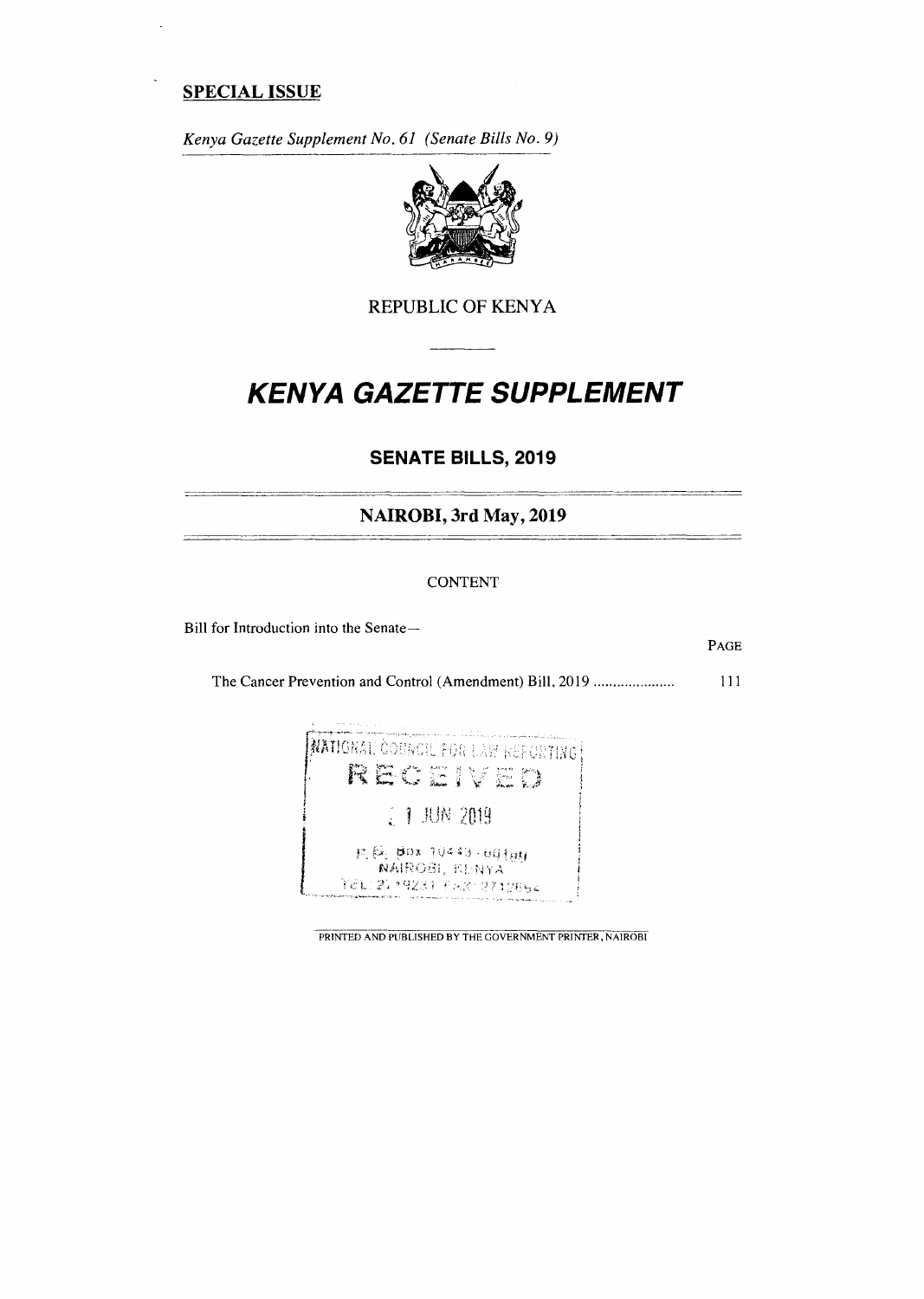$\label{eq:2.1} \frac{1}{\sqrt{2}}\int_{\mathbb{R}^3}\frac{1}{\sqrt{2}}\left(\frac{1}{\sqrt{2}}\right)^2\frac{1}{\sqrt{2}}\left(\frac{1}{\sqrt{2}}\right)^2\frac{1}{\sqrt{2}}\left(\frac{1}{\sqrt{2}}\right)^2\frac{1}{\sqrt{2}}\left(\frac{1}{\sqrt{2}}\right)^2.$  $\label{eq:2.1} \frac{1}{\sqrt{2}}\int_{0}^{\infty}\frac{1}{\sqrt{2\pi}}\left(\frac{1}{\sqrt{2\pi}}\right)^{2\alpha} \frac{1}{\sqrt{2\pi}}\int_{0}^{\infty}\frac{1}{\sqrt{2\pi}}\left(\frac{1}{\sqrt{2\pi}}\right)^{\alpha} \frac{1}{\sqrt{2\pi}}\int_{0}^{\infty}\frac{1}{\sqrt{2\pi}}\frac{1}{\sqrt{2\pi}}\frac{1}{\sqrt{2\pi}}\frac{1}{\sqrt{2\pi}}\frac{1}{\sqrt{2\pi}}\frac{1}{\sqrt{2\pi}}\frac{1}{\sqrt{2\pi}}$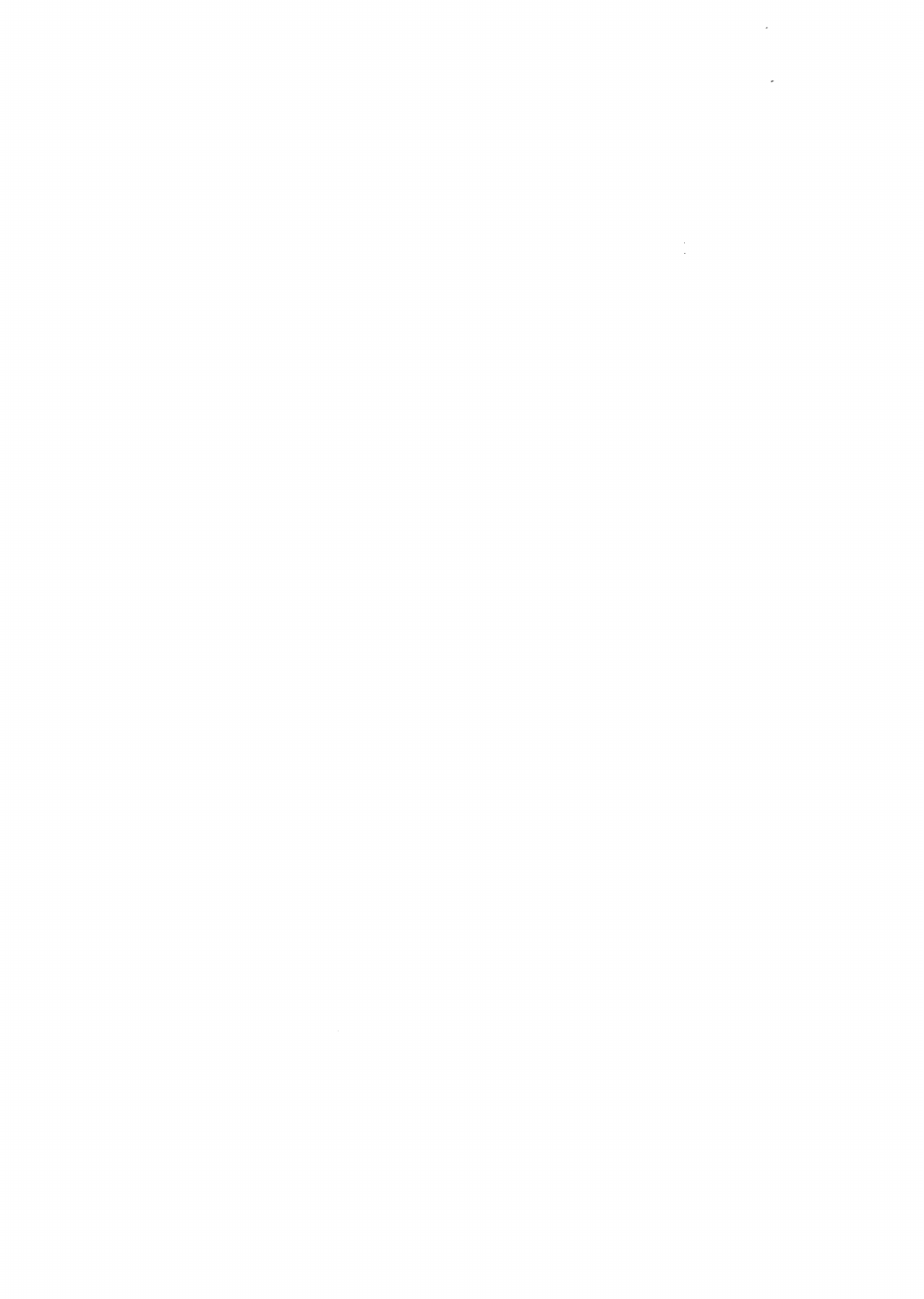## **THE CANCER PREVENTION AND CONTROL (AMENDMENT) BILL, 2019**

## **A Bill for**

## **AN ACT of Parliament to amend the Cancer Prevention and Control Act, and for connected purposes.**

**ENACTED** by the Parliament of Kenya, as follows-

**1.** This Act may be cited as the Cancer Prevention and Control (Amendment) Act, 2019.

**2.** Section 2 of the Cancer Prevention and Control Act, hereinafter referred to as the "principal Act", is amended  $by-$ 

(a) deleting the definition of the word "Board" and substituting therefor the following new definition—

"Board" means the Board of Trustees established by section 6;

- (b) deleting the definition "medical institution" appearing immediately after the definition of the word "Institute"
- (c) inserting the following new definitions in their proper alphabetical sequence —

"county executive committee member" means the county executive committee member responsible for matters relating to health;

"health facility" means the whole or part of a public or private institution, building or place, whether for profit or not, that is operated or designed to provide in-patient or out-patient treatment, diagnostic or therapeutic out-patient treatment, diagnostic or therapeutic<br>interventions, nursing, rehabilitative, palliative, rehabilitative, convalescent, preventative or other health service;

**3.** Section 5 of the principal Act is amended —

- (a) in paragraph (a) by inserting the words "and county governments" immediately after the words "Cabinet Secretary";
- (b) in paragraph (d) by deleting the words "in Kenya" appearing immediately after the words "services

Amendment of section 5 of No. 15 of 2012.

Amendment of section 2 of No. 15 of 2012.

Short title.

111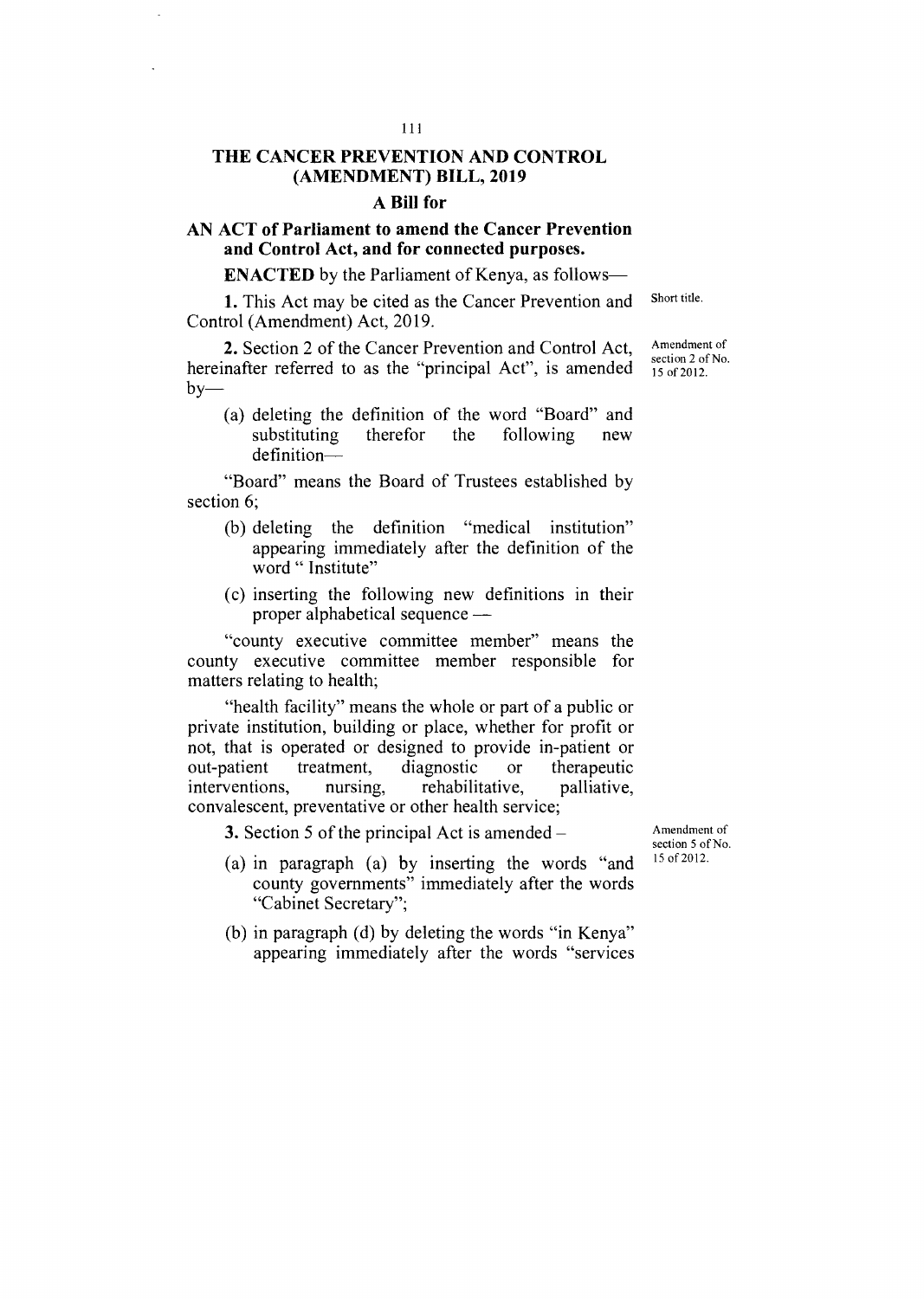provided" and substituting therefor the words "by the national government"; and

- (c) by inserting the following new paragraph immediately after paragraph  $(d)$  –
	- (da) collaborate with counties for the purpose of establishing facilities, delivery of services, collection and analysis of data;
	- (db) collaborate with counties in all matters related to the prevention, diagnostic, treatment and control of cancer.

**4.** Section 6 of the principal Act is amended in subsection  $(2)$  by  $-$ 

- (a) deleting paragraph (f);
- (b) deleting paragraph (i); and
- (c) inserting the following new paragraph immediately after  $(i)$  –
	- (ja) two County Directors of Health nominated by the Council of County Governors.

**5.** Section 20 of the principal Act is amended —

- (a) in subsection (3) by deleting the words "under subsection (1)" appearing immediately after the words "all particulars" and substituting therefor the words "in the national cancer register"
- (b) by inserting the following new subsections immediately after subsection  $(3)$  –

(3A) The county executive committee member shall cause to be kept and maintained a county cancer register containing particulars as specified under subsection (2) in relation to the county.

(3B) All particulars in the county cancer register and changes in such particulars shall be entered in the register by the county executive committee member as soon as is reasonably practicable after receiving notification.

(c) by deleting subsection (4) and substituting therefor the following new subsection -

(4) A person may, upon payment of such fee as the Board or the county executive committee Amendment of section 20 of No. 15 of 2012.

Amendment of section 6 of No. 15 of 2012.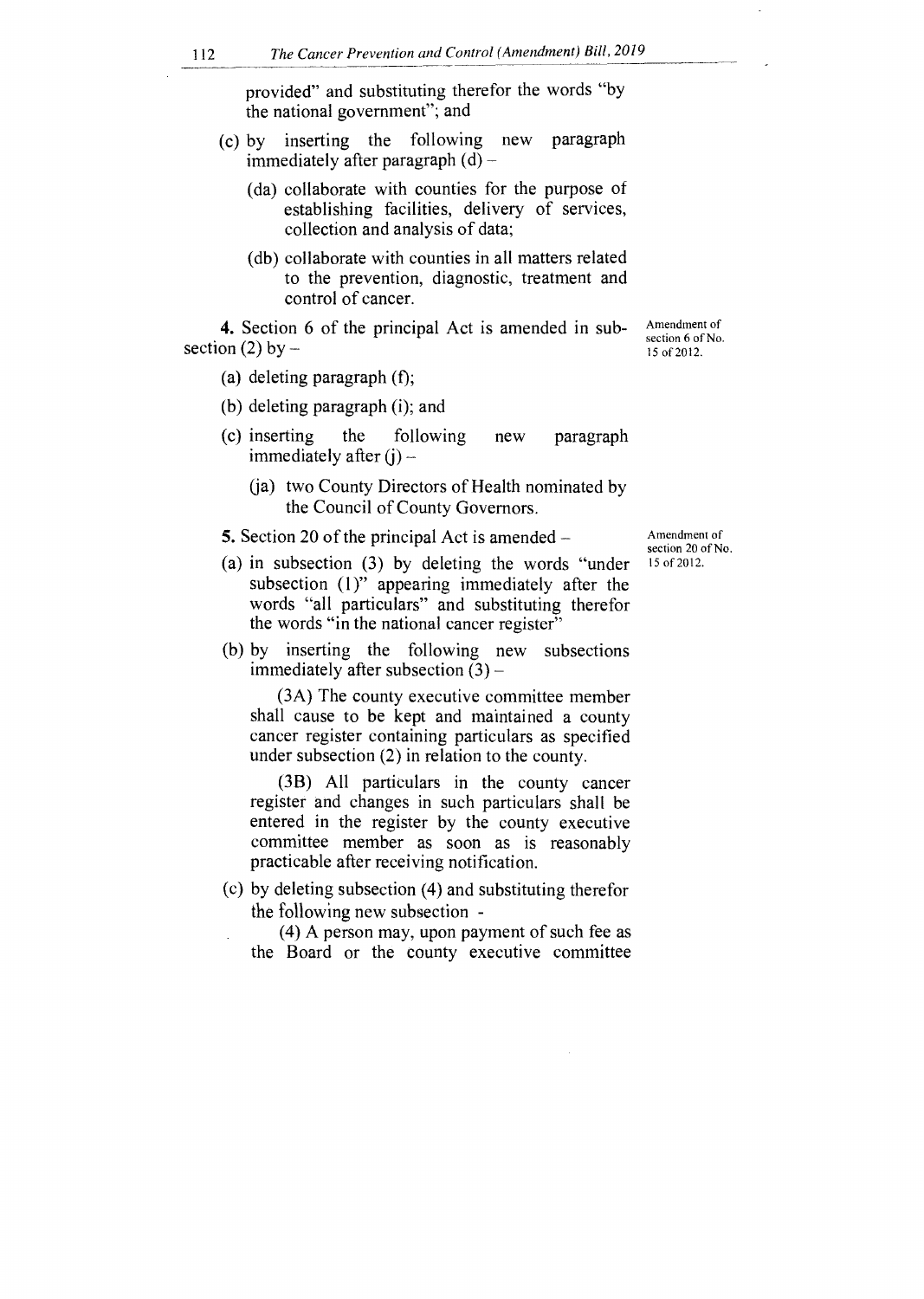member may prescribe, access a copy of the Register or the county register, as the case may be.

6. Section 21 of the principal Act is amended —

(a) In the marginal note by inserting the words "and county executive committee member" at the end of the marginal note;

(b) by deleting subsection (1) and substituting therefor the following new subsection—

(1) Every county health facility shall, as soon as reasonably practical, and not later than thirty days after making a diagnosis of cancer on a person, deliver a notification to the county executive committee member for purposes of the register under section 20 (3A).

(c) by inserting the following new subsections immediately after subsection (1)—

(1A) Every County Executive Committee Member shall collate the notifications received under subsection (1) and submit a report to the Institute as soon as reasonably practical, and not later than thirty days after the end of every quarter for purposes of the Register under section 20 (2) (a)

(1B) Every national referral hospital shall, as soon as reasonably practical, and not later than thirty days after making a diagnosis of cancer on a person, deliver a notification to the Institute for purposes of the particulars of the Register under section 20 (2) (a).

- (d) in subsection  $(2)$ 
	- (i) by inserting the words "and (1B)" immediately after the words "under subsection (1)"; and
	- (ii) by deleting paragraph (d).

7. The principal Act is amended by inserting the following new Part immediately after Part  $V$  —

Insertion of new Part IIIA in No. 15 of 2012

## PART IIIA — PREVENTION AND CONTROL OF CANCER IN COUNTIES

Role of counties. 22A. (1) Every county government shall —

Amendment of section 21 of No. 15 of 2012.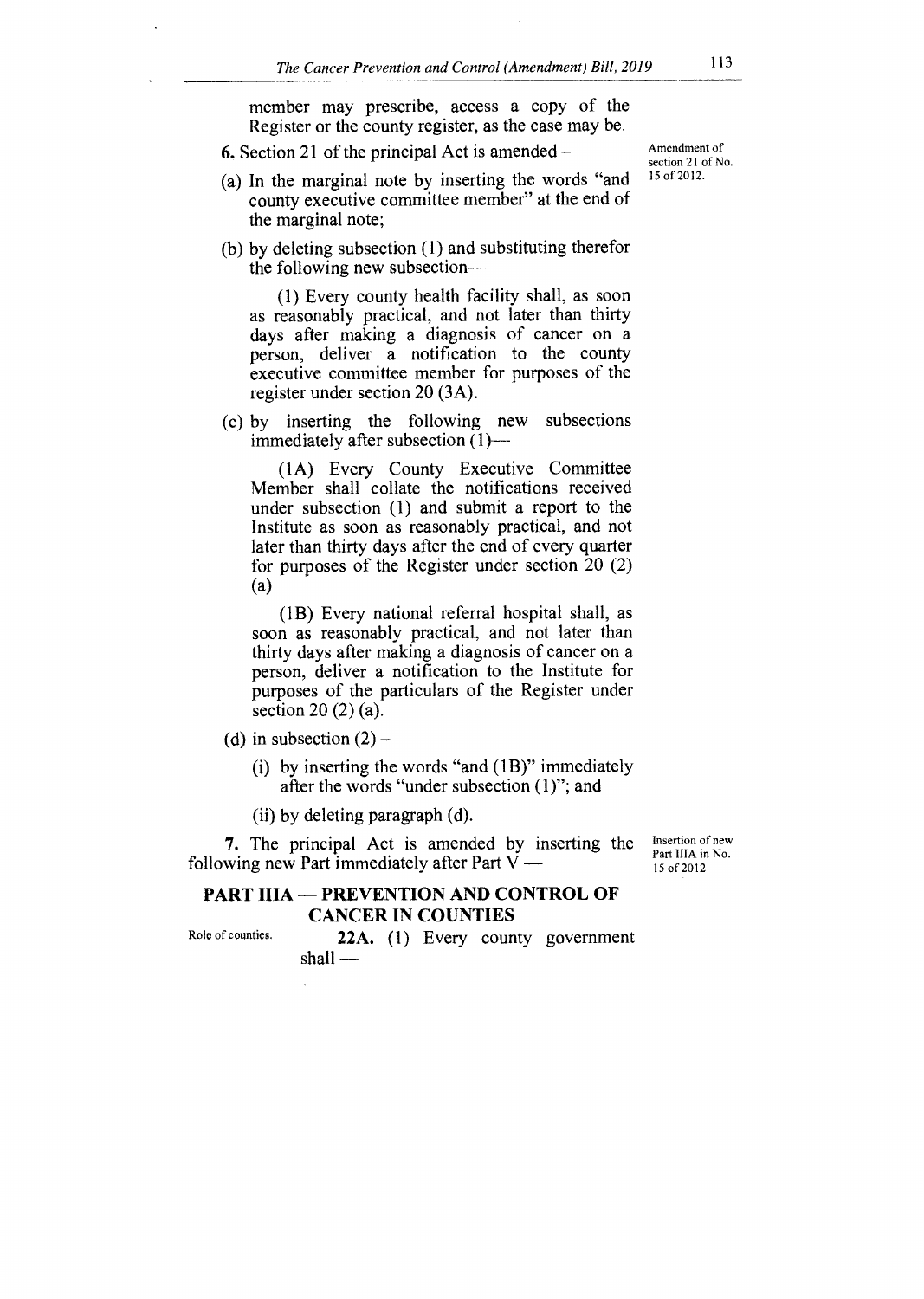- (a) implement the national government policy on the control of cancer including the referral mechanism, for the prevention, diagnostic, treatment, rehabilitation and control of cancer;
- (b) ensure the provision of adequate personnel and equipment for the prevention and control of cancer;
- (c) implement the national policy, standards, initiatives and plans on health formulated by the National government for the prevention and control of cancer;
- (d) put in place measures to improve the education, training and skills of health professionals, including<br>allied health professionals, to health professionals, to ensure the use of evidence-based recommendations and quality screening and follow up in the prevention, detection and control of cancer within the county;
- (e) support and promote the implementation of cancer<br>prevention initiatives, including prevention initiatives, research, education and public<br>policy formulation within the policy formulation county;
- $(f)$  support and promote the coordination of and collaboration in public, private, national and international research and screening programs;
- (g) in collaboration with the Institute, establish
	- (i) cancer centres and counselling and support centres for persons affected by cancer; and
	- (ii) palliative care facilities and homes for the care of cancer patients;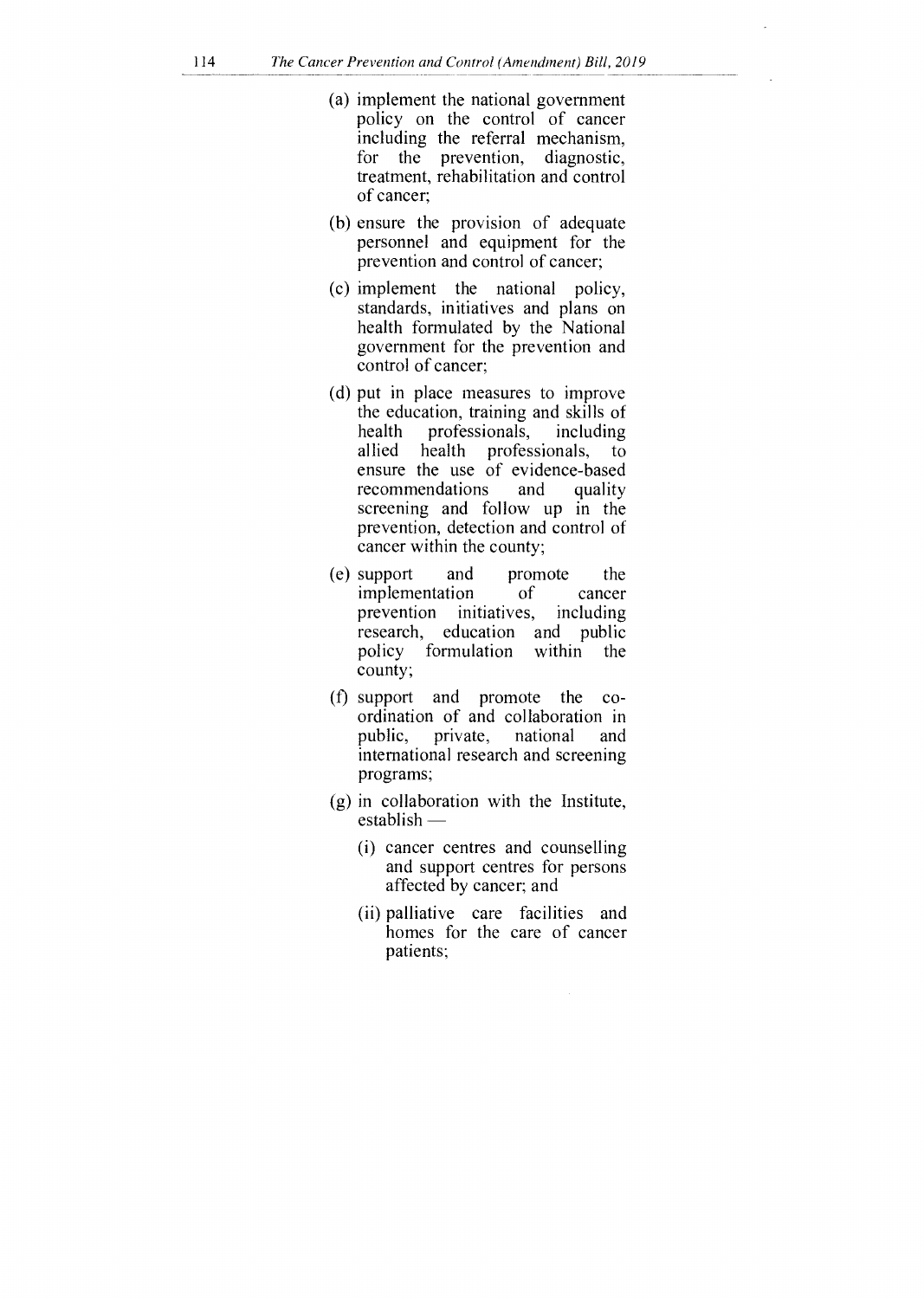- (h) ensure that issues concerning cancer prevention and treatment are incorporated into the county development programmes and strategies;
- (i) develop and disseminate public information and conduct education programs for the prevention, detection and control of cancer and promote the benefits of early screenings in the county;
- (j) collaborate with the Institute and relevant agencies in the county in ensuring a co-ordinated approach in facilitating access to health care facilities and treatment within the county;
- (k) establish linkages and networks with local, international and research institutions and development partners in mobilising and sourcing for funding and other resources for the prevention, treatment and control of cancer within the county; and
- advise the Institute regarding the implementation of interventions in the county and their impacts in the control, care and treatment of persons with cancer within the county.

22B. Each county government shall establish a county cancer centre within the respective county.

**22C. (1)** The county cancer centre shall be responsible for the prevention, treatment and control of cancer at the county level.

(2) Despite the generality of subsection  $(1)$ , the county cancer centre shall –

(a) provide cancer prevention services;

Establishment of a county cancer centre.

Functions of the county cancer centre.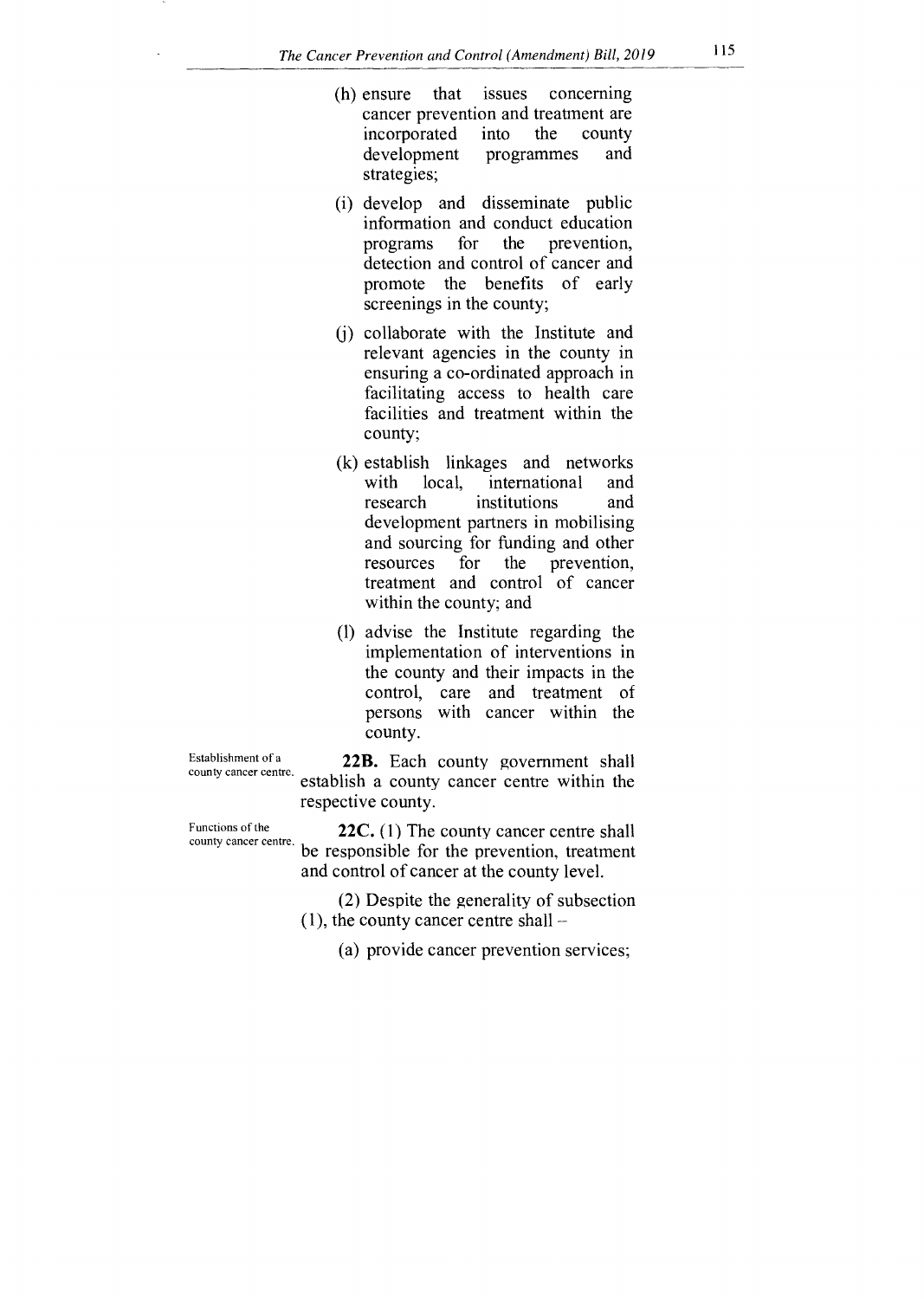- (b) provide cancer screening and diagnostic services;
- (c) provide cancer treatment and control services;
- (d) provide palliative care services, including rehabilitation services;
- (e) advise the county executive committee member on matters relating to cancer prevention, diagnosis, treatment, rehabilitation and other cancer medical care services;
- (f) coordinate services provided within the county for the welfare and treatment of persons with cancer; and
- (g) collect, analyse and disseminate data for the purpose of prevention, diagnosis and treatment of cancer.

Reports of the county  $22D$ . (1) Every county cancer centre cancer centre shall submit a quarterly report to the county executive committee member.

> (2) A report submitted under subsection (1) shall contain information on the activities of the cancer centre and its financial records in such manner as the county executive committee member and the Institute may specify.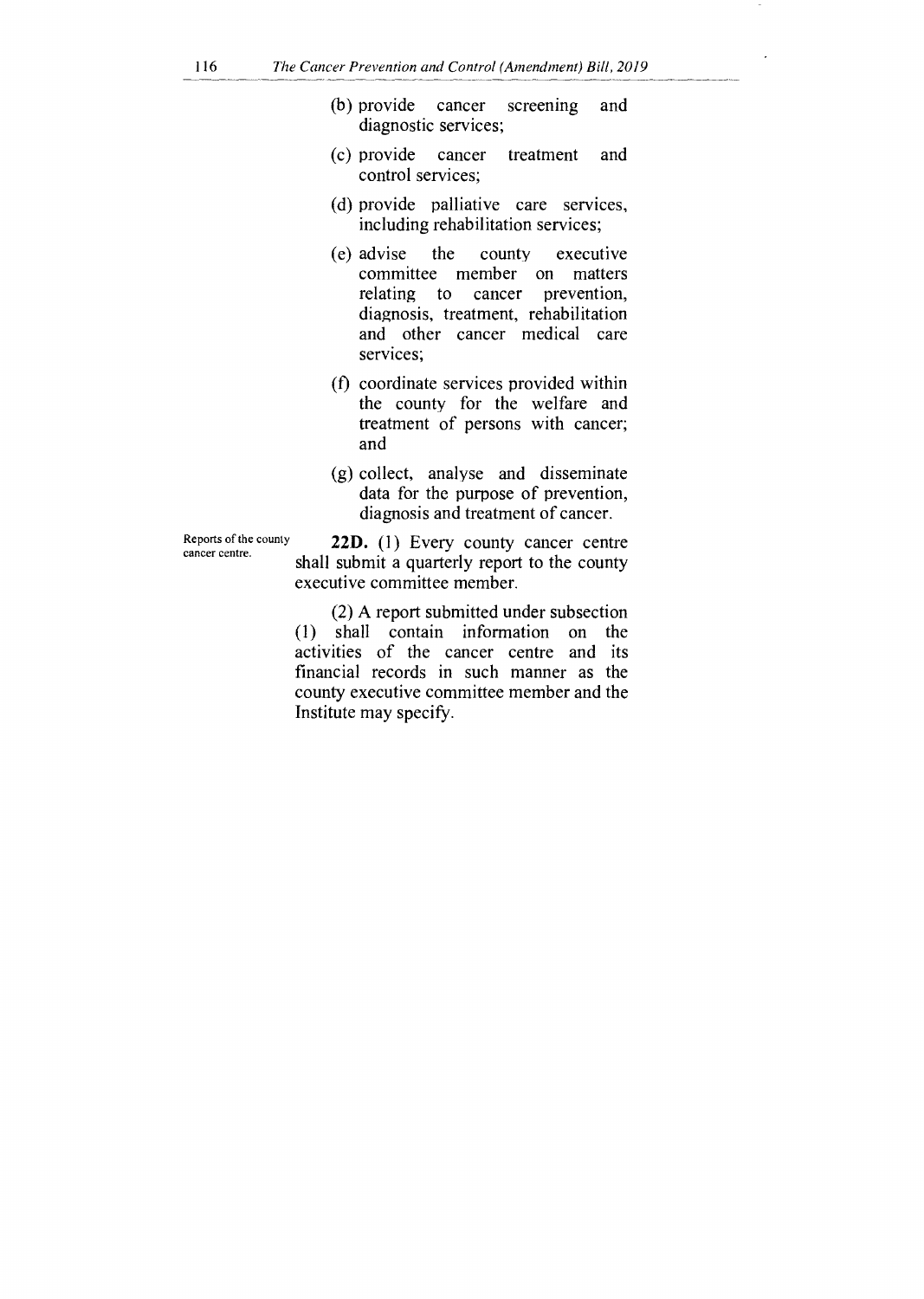## **MEMORANDUM OF OBJECTS AND REASONS**

#### **Statement of the Objects and Reasons for the Bill**

The principal object of this Bill is to amend the Cancer Prevention and Control Act to provide for additional functions of county governments in the prevention and treatment of cancer. The county governments shall be responsible for the prevention, treatment, rehabilitation and control of cancer within the county.

The Bill also seeks to establish a county cancer centre in each county to provide specialised medical services related to cancer including screening, diagnostic, treatment, collection of data on cancer within the county and other cancer support services such as palliative, counselling and rehabilitation services.

## **Statement on the delegation of legislative powers and limitation of fundamental rights and freedoms**

The Bill does not delegate legislative powers nor does it limit the fundamental rights and freedoms.

#### **Statement on how the Bill concerns county governments**

This Bill is expected to ensure that the provision of services relating to the prevention, treatment and control of cancer are easily accessible at the county level. Pursuant to paragraph 2 of Part 2 of the Fourth Schedule to the Constitution, the provision of health services is one of the functions that falls within the ambit of the county governments.

The Bill is therefore a Bill concerning county governments in terms of Article 110(1)(a) of the Constitution.

## **Statement that the Bill is not a money Bill within the meaning of Article 114 of the Constitution**

The Bill is not a money Bill within the meaning of Article 114 of the Constitution.

Dated the 11th April, 2019

## ABDULLAHI IBRAHIM ALI, *Senator.*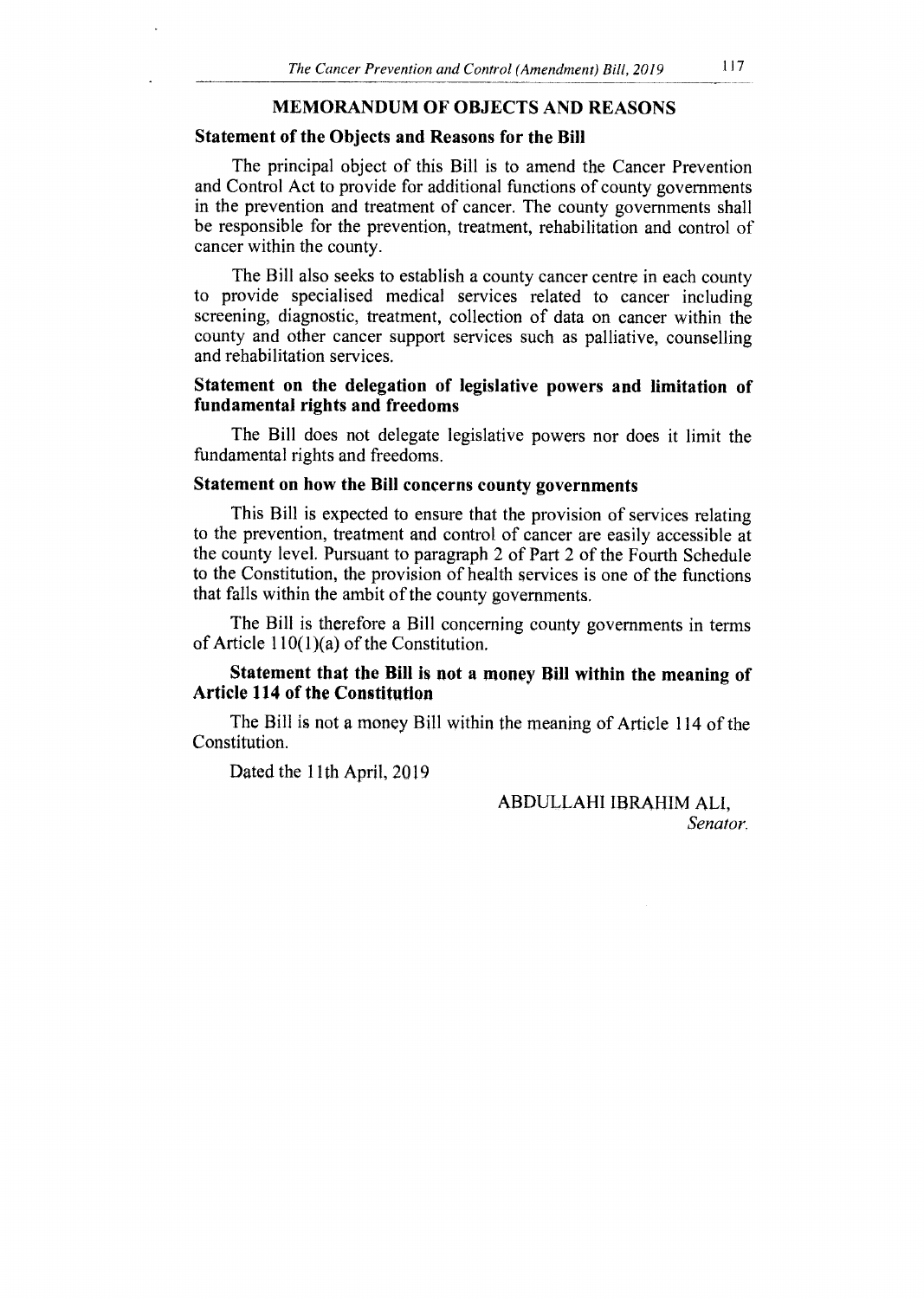*Section 2 of the Act that it is proposed to be amended—* 

#### **Interpretation**

**2.** (1) In this Act, unless the context otherwise requires—

"Board" means the Board of Management established by section 6;

"Cabinet Secretary" means the Cabinet Secretary for the time being responsible for matters relating to public health;

"Chairperson" means the Chairperson of the Board appointed under section 6;

"Chief Executive Officer" means the Chief Executive Officer of the Institute appointed under section 10;

"Institute" means the National Cancer Institute of Kenya established by section 4;

"medical institution" means a hospital, clinic, dispensary or other place where a diagnosis of cancer is made and includes a medical practitioner practising in his or her own name;

"medical practitioner" has the meaning assigned to it under the Medical Practitioners and Dentists Act (Cap. 253);

"person with cancer" means a person diagnosed as having cancer;

"register" means the national cancer register established under section 20.

(2) For the period prior to the announcement of the results of the first elections of Parliament as contemplated by section 2 of the Sixth Schedule to the Constitution, reference to a "Cabinet Secretary" in this Act shall be deemed to be reference to a Cabinet Minister and reference to a Principal Secretary shall be deemed to be a reference to a Permanent Secretary.

*Section 5 of the Act that it is proposed to be amended* **—**

#### **Functions of the Institute**

**5.** The functions of the Institute shall be to

- (a) advise the Cabinet Secretary on matters relating to the treatment and care of persons with cancer and to advise on the relative priorities to be given to the implementation of specific measures;
- (b) encourage and secure the establishment of hospitals, vocational treatment and care centres and other institutions for the welfare and treatment of persons with cancer in all counties of the Republic;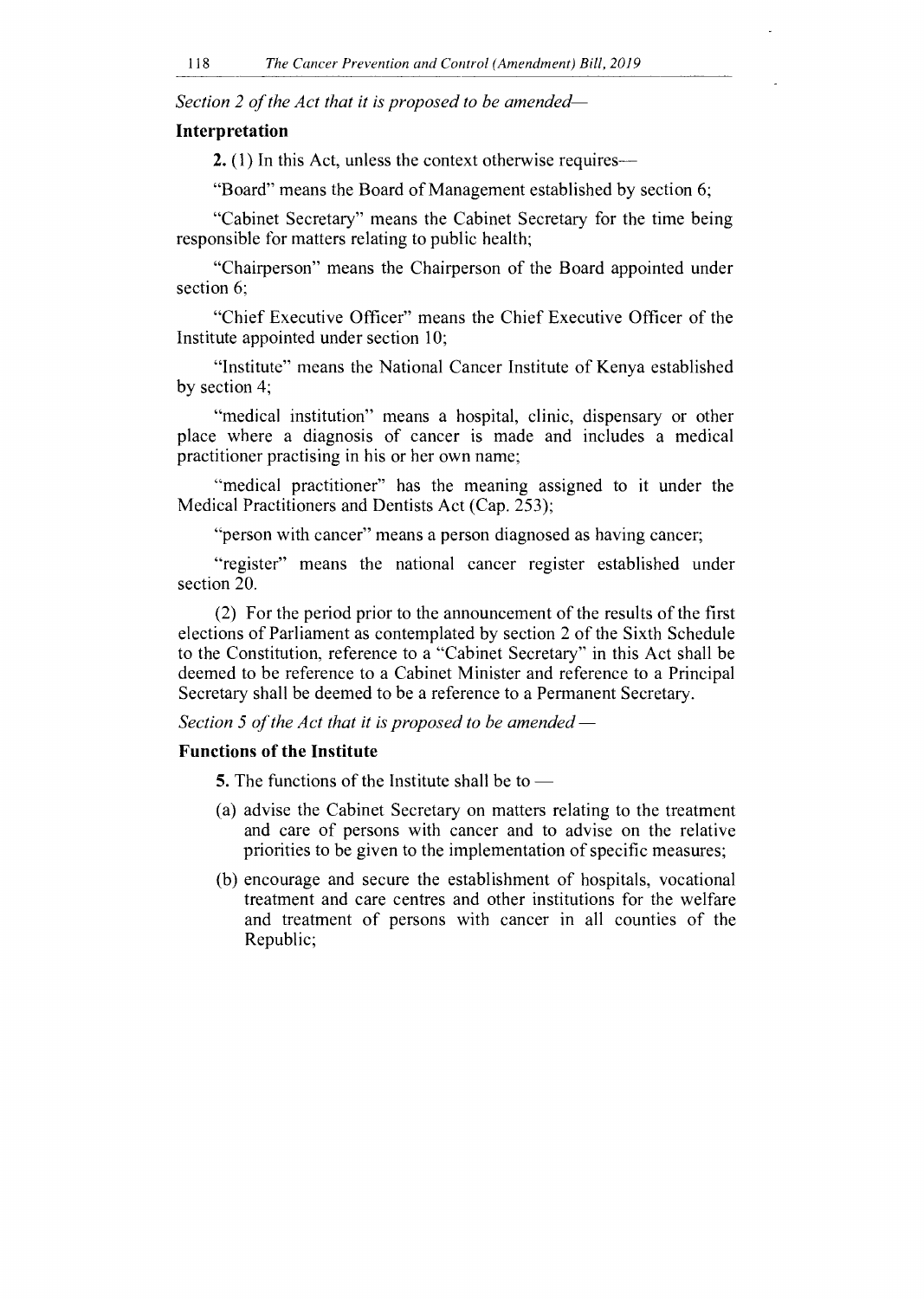- (c) encourage and secure provision of diagnostic, treatment, rehabilitation and other medical care to persons with cancer in those institutions;
- (d) co-ordinate services provided in Kenya for the welfare and treatment of persons with cancer and to implement programmes for vocational guidance and counseling;
- (e) collect, analyze and disseminate all data useful in the prevention, diagnosis and treatment of cancer;
- (f) collaborate with international institutions for the purpose of collecting for the Register and cataloging, storing and disseminating the results of cancer research undertaken in any country for the use of any person involved in cancer research in any country;
- (g) establish and support the large scale production or distribution of specialized biological materials and other therapeutic substances for research and set standards of safety and care for persons using such materials;
- (h) ensure that accurate figures of persons with cancer are obtained in the country for purposes of planning;
- (i) provide access to available information and technical assistance to all institutions, associations and organizations concerned with the welfare and treatment of persons with cancer, including those controlled and managed by the Government;
- (j) encourage and secure the care of persons with cancer within their communities and social environment;
- (k) establish and support measures that seek to eradicate conditions that cause and aggravate the spread of cancer;
- (I) recommend measures to prevent discrimination against persons with cancer;
- (m)generally to carry out measures for public information on the rights of persons with cancer and the provisions of this Act; and
- (n) encourage and participate in the provision of training on cancer prevention and control.

*Section 6 of the Act that it is proposed to be amended—*

## **Board of Trustees**

**6.** (1) The Institute shall be administered by a board to be known as the Board of Trustees of the Institute.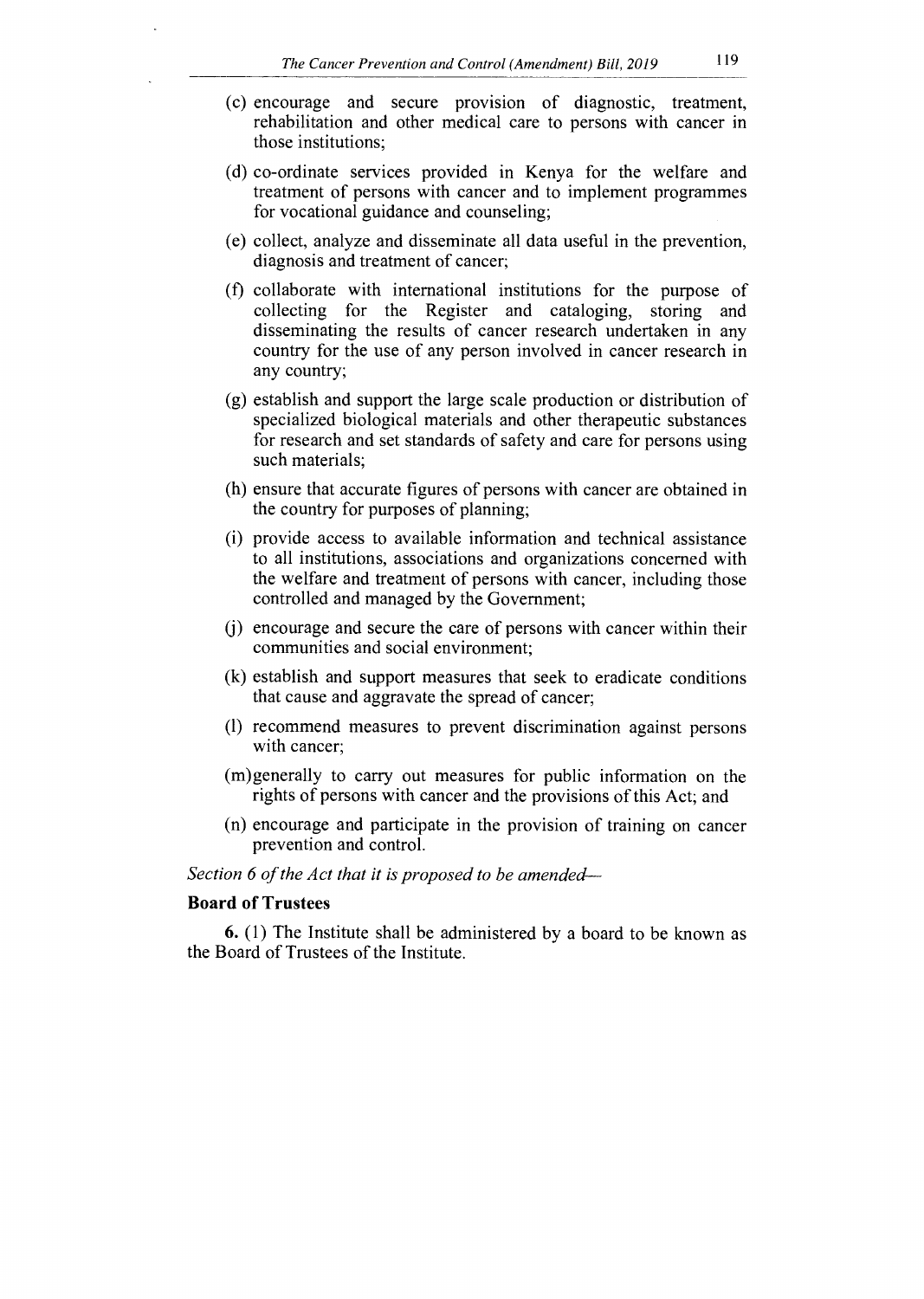(2) The Board shall consist of the following persons appointed by the Cabinet Secretary —

- (a) the Chairperson;
- (b) the Principal Secretary for the time being responsible for matters relating to health or his designated alternate not being below the level of Deputy Secretary;
- (c) the Principal Secretary for the time being responsible for matters relating to finance or his designate alternate not being below the level of Deputy Secretary;
- (d) one person nominated by the registered cancer associations in such manner as may be prescribed;
- (e) the Secretary of the National Council for Science and Technology or his designated alternate not being below the level of Deputy Secretary;
- (f) one person nominated by the Media Owners Association in such manner as may be prescribed;
- (g) one prominent philanthropist or industrialist of good standing;
- (h) one person nominated by the universities teaching medicine in such manner as may be prescribed;
- (i) one person nominated by institutions conducting medical research in such manner as may be prescribed;
- (j) the Attorney-General or his representative who shall be an ex officio member; and
- (k) the Chief Executive Officer who shall be an ex officio member and Secretary to the Board.

(3) No person shall be appointed under subsection  $(2)(a)$  unless such person is a registered medical practitioner and is a recognized medical specialist of not less than ten years' experience in leadership at national institutional level.

(4) Subject to this Act, all acts and things done in the name of, or on behalf of, the Institute, by the Board or with the authority of the Board shall be deemed to have been done by the Institute.

(5) No person shall be appointed as a member of the Board unless such person meets the requirements of Chapter Six of the Constitution.

*Section 20 of the Act that it is proposed to be amended—*

#### Cancer register

20. (1) The Institute shall cause to be kept and maintained a national cancer register containing the particulars specified under subsection (2),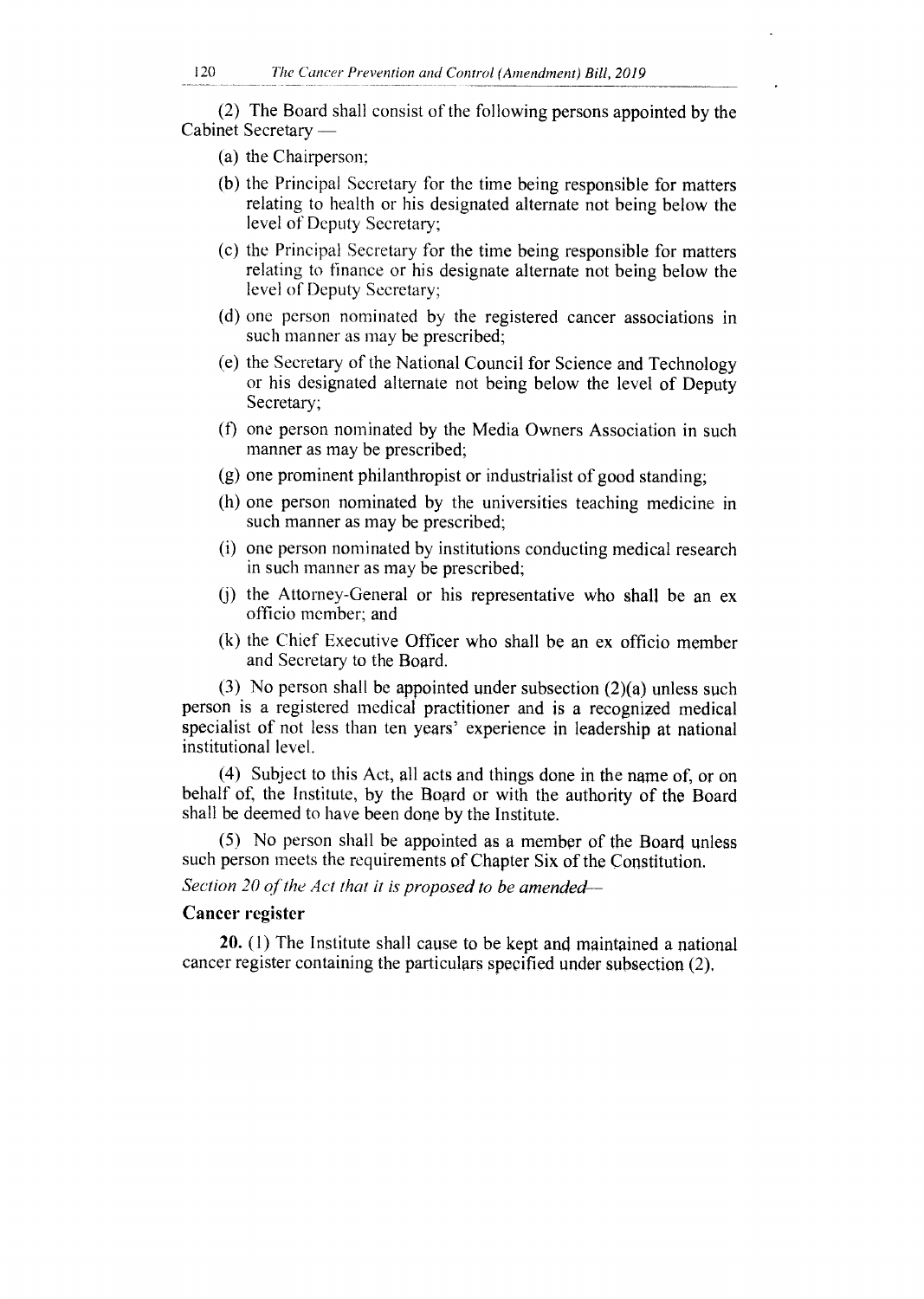- (2) The Register shall contain particulars on —
- (a) the incidence, preference, trends, type and geographical location of which due notification has been given pursuant to section 21;
- (b) institutions, associations and organizations, including those controlled and managed by the national, and county governments, that provide care and treatment services for persons with cancer; and
- (c) such other matters as the Board may prescribe.

(3) All particulars under subsection (1) and changes in such particulars shall be entered in the Register by the Chief Executive Officer as soon as is practicable after receiving notification thereof.

(4) The Chief Executive Officer may supply a copy of any entry in the Register upon payment of such fee as the Board may prescribe.

*Section 21 of the Act that it is proposed to be amended—*

## **Notification to Institute**

**21.** (1) Every medical institution shall, as soon as reasonably practical after making a diagnosis of cancer on a person, deliver a notification to the Institute for purposes of section  $20(2)(a)$ .

- (2) A notification under subsection  $(1)$  shall —
- (a) be in such form as may be prescribed;
- (b) specify the type and geographical location of persons with the cancer;
- (c) not disclose the name of the person with cancer unless with the consent of the person or his guardian where such person is a minor;
- (d) be given not later than sixty days after the diagnosis.

(3) Any person who contravenes the provision of this section commits an offence.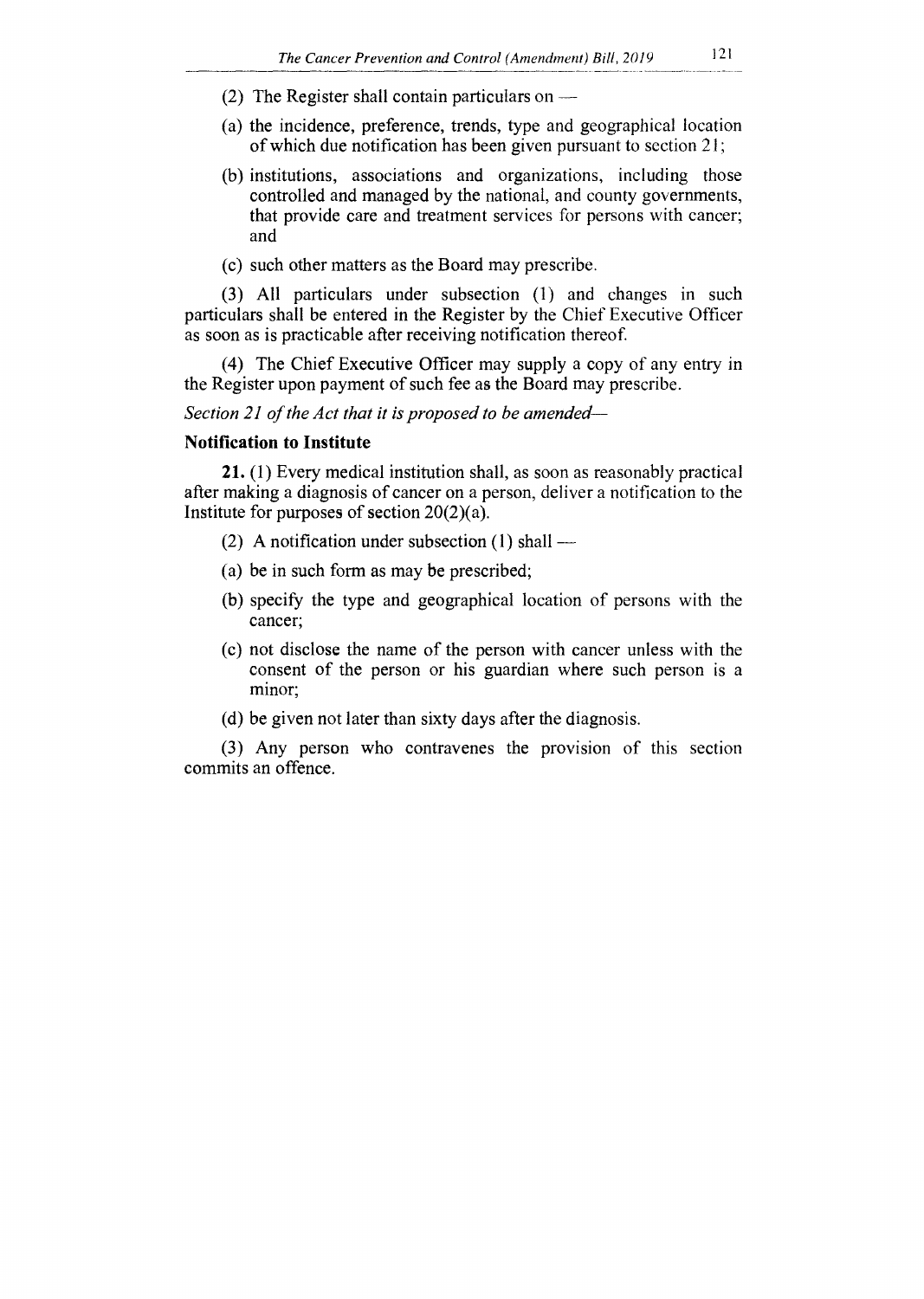$\frac{1}{\sqrt{2}}$  $\mathcal{L}(\mathcal{L})$  .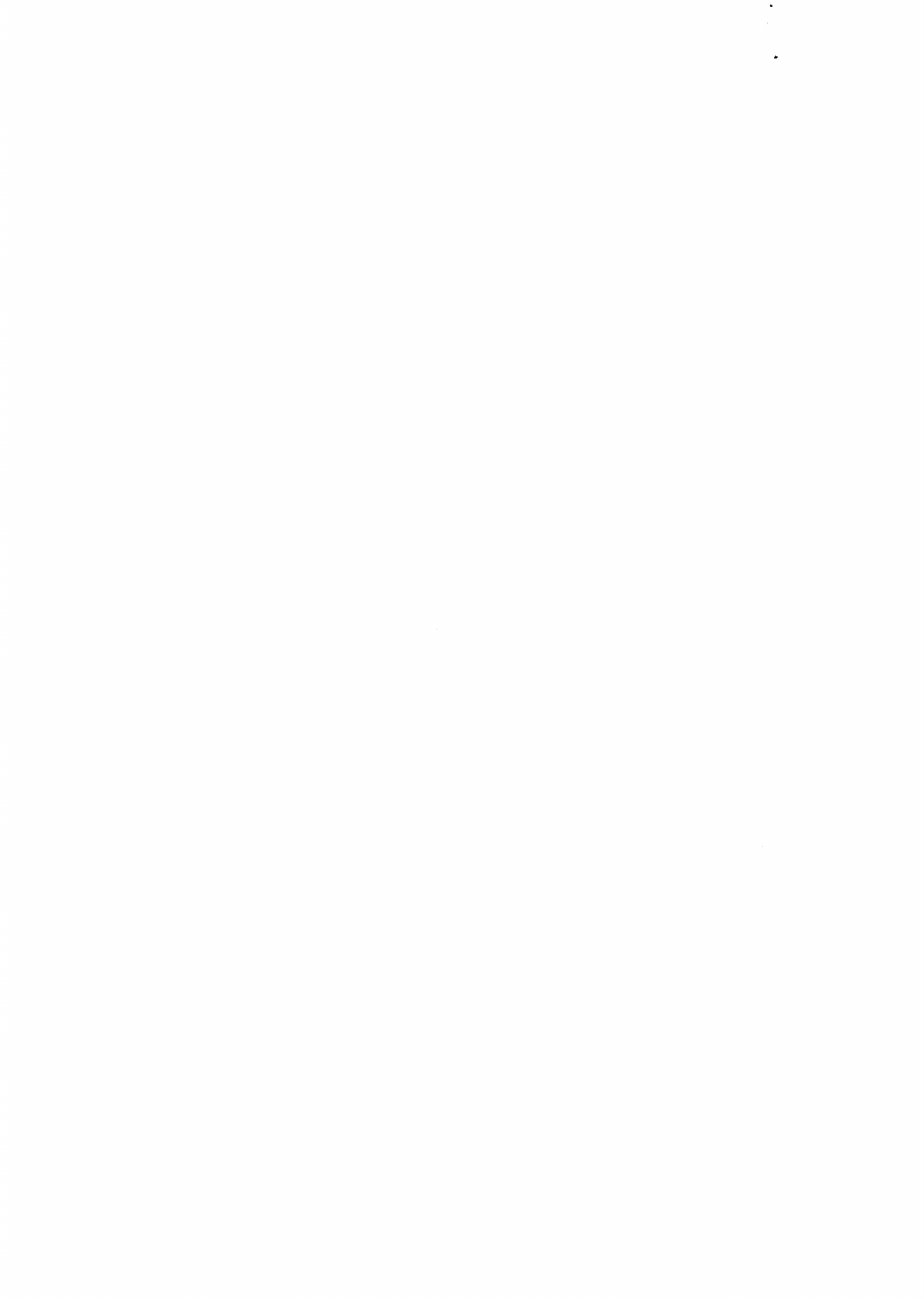$\label{eq:2.1} \frac{1}{\sqrt{2\pi}}\int_{\mathbb{R}^3}\frac{1}{\sqrt{2\pi}}\left(\frac{1}{\sqrt{2\pi}}\right)^2\frac{1}{\sqrt{2\pi}}\int_{\mathbb{R}^3}\frac{1}{\sqrt{2\pi}}\left(\frac{1}{\sqrt{2\pi}}\right)^2\frac{1}{\sqrt{2\pi}}\frac{1}{\sqrt{2\pi}}\int_{\mathbb{R}^3}\frac{1}{\sqrt{2\pi}}\frac{1}{\sqrt{2\pi}}\frac{1}{\sqrt{2\pi}}\frac{1}{\sqrt{2\pi}}\frac{1}{\sqrt{2\pi}}\frac{1}{\sqrt{2\$